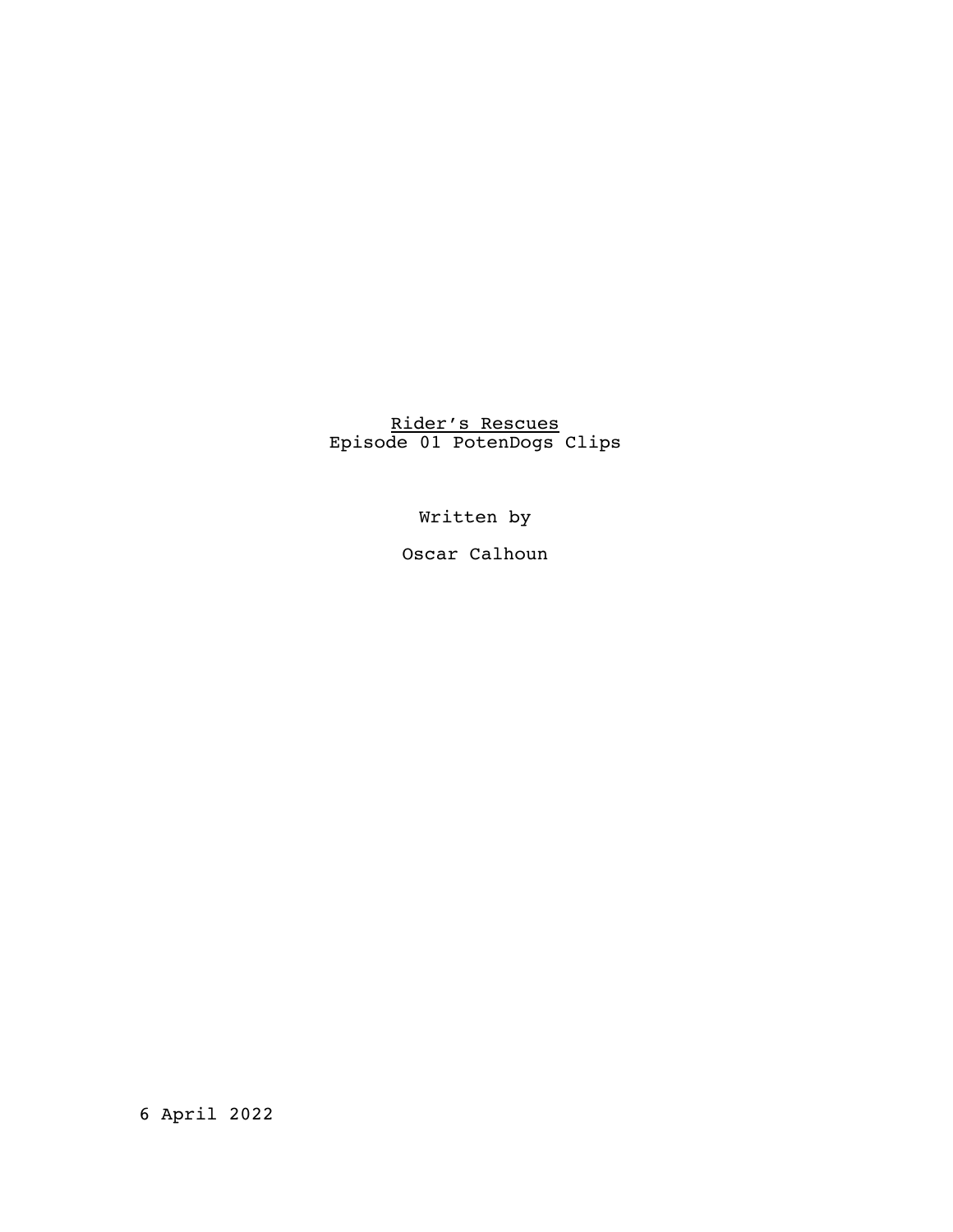Voiceover only script for two PotenDogs clips:

- PotenDogs Intro Clip 1.mp4

- PotenDogs Clip W & B need each other.mp4

INTRO CLIP 1

(continuing from intro narration before clip starts)

RIDER ... all he could do about it was write in his journal.

## WONSEOK

(sighs)

WONSEOK'S MOTHER Wonseok, let's go take out the trash!

## WONSEOK

Okay.

Wonseok finds Kai.

WONSEOK There he is! (laughs)

WONSEOK Hey puppy! Brownie doggy!

Chases Kai.

WONSEOK

Cute puppy!

WONSEOK

Cute puppy!

Flashback:

RED-STRIPED CLASSMATE A stray dog's been roaming around biting other dogs in the neighborhood.

RED-STRIPED CLASSMATE They say it's so ferocious, its eyes even flash!

Back to Wonseok and Kai.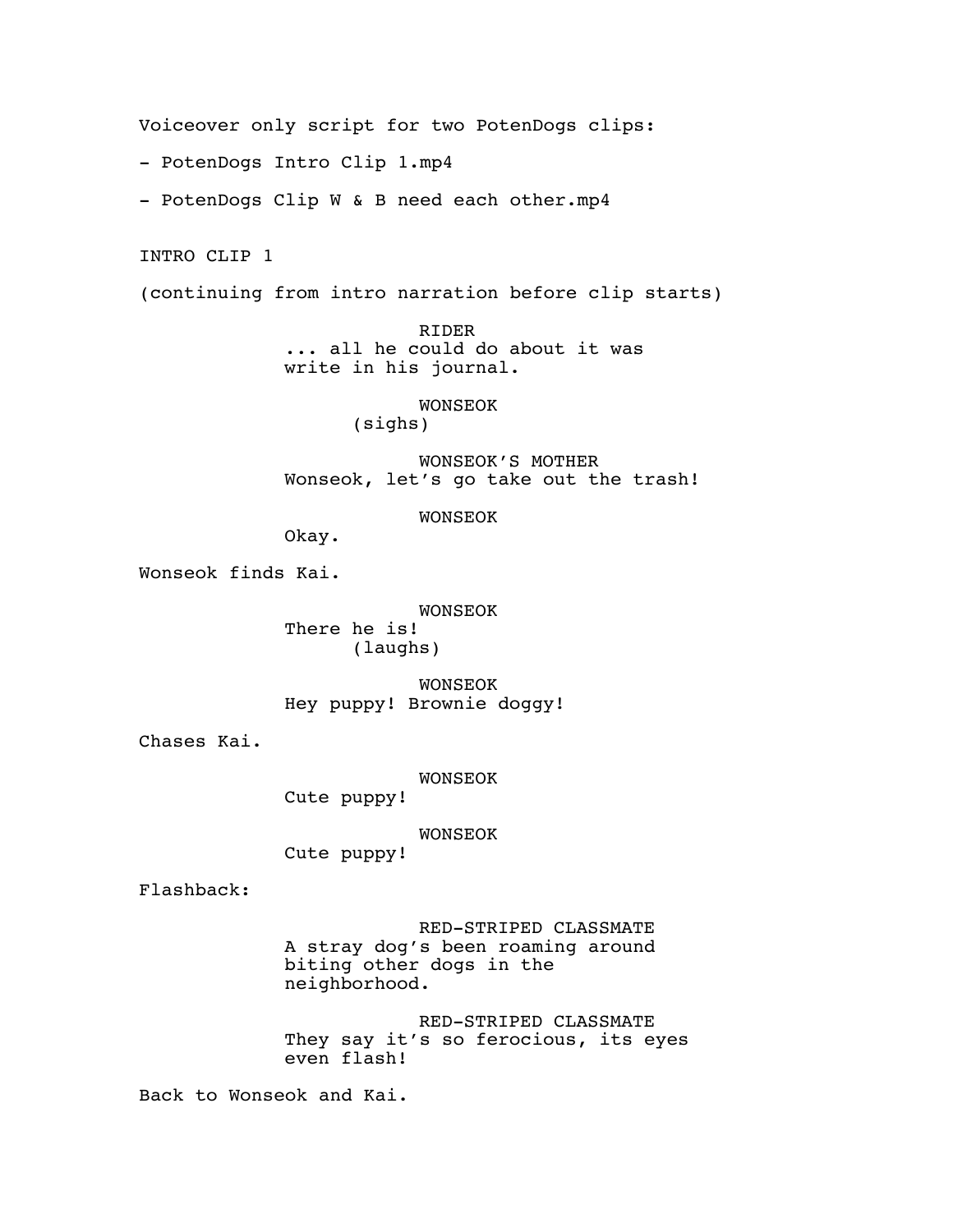KAI (growls) WONSEOK It was you! WONSEOK The dog ... that bites other dogs... KAI It wasn't me. KAI Stop bothering me and just go home. WONSEOK (screams) KAI (surprised shout) WONSEOK'S MOTHER What is it, Wonseok? WONSEOK'S FATHER What's wrong? WONSEOK Mom! WONSEOK'S MOTHER Are you alright? WONSEOK There... That dog... It's... WONSEOK'S MOTHER I don't see any dog around here. WONSEOK It's true! I saw a talking dog! WONSEOK'S MOTHER Dogs can't talk. WONSEOK'S FATHER Are you feeling okay? Transition toward next clip. (Maybe even cut back briefly to show Rider reading to the pups?)

> RIDER And that's how he first met Kai...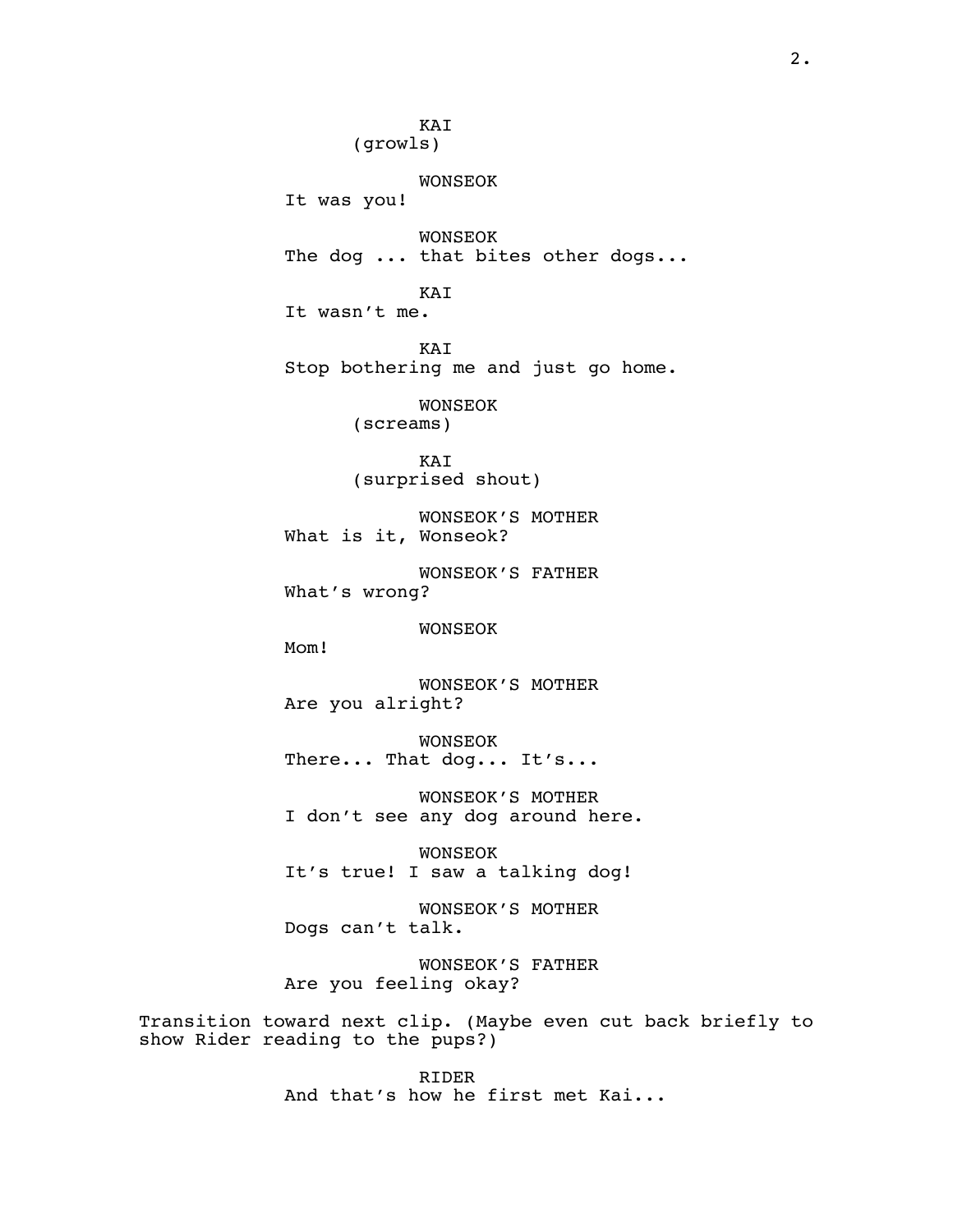RIDER

But Kai still didn't know how big of a help Wonseok could be. *That* would happen the next morning, when a family of dog-catchers showed up.

W & B NEED EACH OTHER

FATHER-IN-LAW Alright, you two!

FATHER-IN-LAW This is today's target.

FATHER-IN-LAW It was too expensive to hire a sketch artist so I drew it myself!

DAUGHTER-IN-LAW Amazing! You've made it so cheap!

SON

No one could catch it? Really? Seems like a piece of cake...

FATHER-IN-LAW No, it won't be easy.

FATHER-IN-LAW Everyone else gave up so the bounty on it is enormous.

FATHER-IN-LAW But we can do it!

FATHER-IN-LAW We have special equipment that I ordered for today's job!

SON

(gasp) Are those the ergonomic, aerodynamic, premium in-line skates handcrafted by the master artisan?

DAUGHTER-IN-LAW They must have been expensive!

FATHER-IN-LAW No, no, not these ones.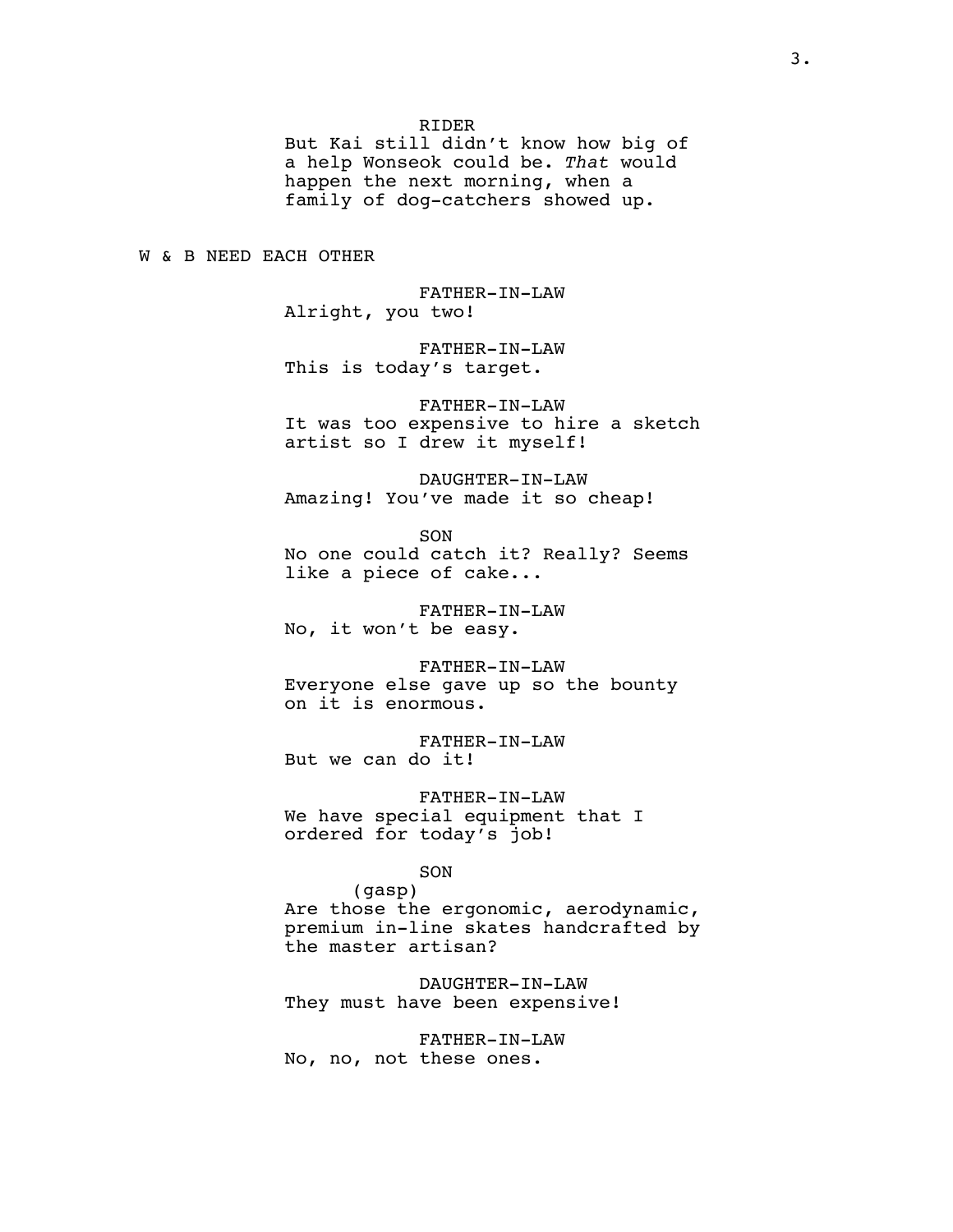FATHER-IN-LAW But they're fast enough to chase down a dog! FATHER-IN-LAW Here we go, In-line Dog Capture Technique! They search for Kai. DAUGHTER-IN-LAW This is Daughter-in-Law. (over radio) The target is not here in the recycling area, over. SON This is Son. The target is not here in the gard... SON Found it! SON It's okay... Come on... SON Be a good boy... SON The target is headed in Daughter-in-Law's direction, over! DAUGHTER-IN-LAW Roger! Daughter-in-Law will take care of it, over! Son and Daughter-in-Law both SCREAM as they run into each other. DAUGHTER-IN-LAW The dog is headed to the entrance, over. FATHER-IN-LAW Got it! I'll take care of this, over! Kai jumps over and onto Father-in-Law. FATHER-IN-LAW Woah! ... Aah! FATHER-IN-LAW Huh?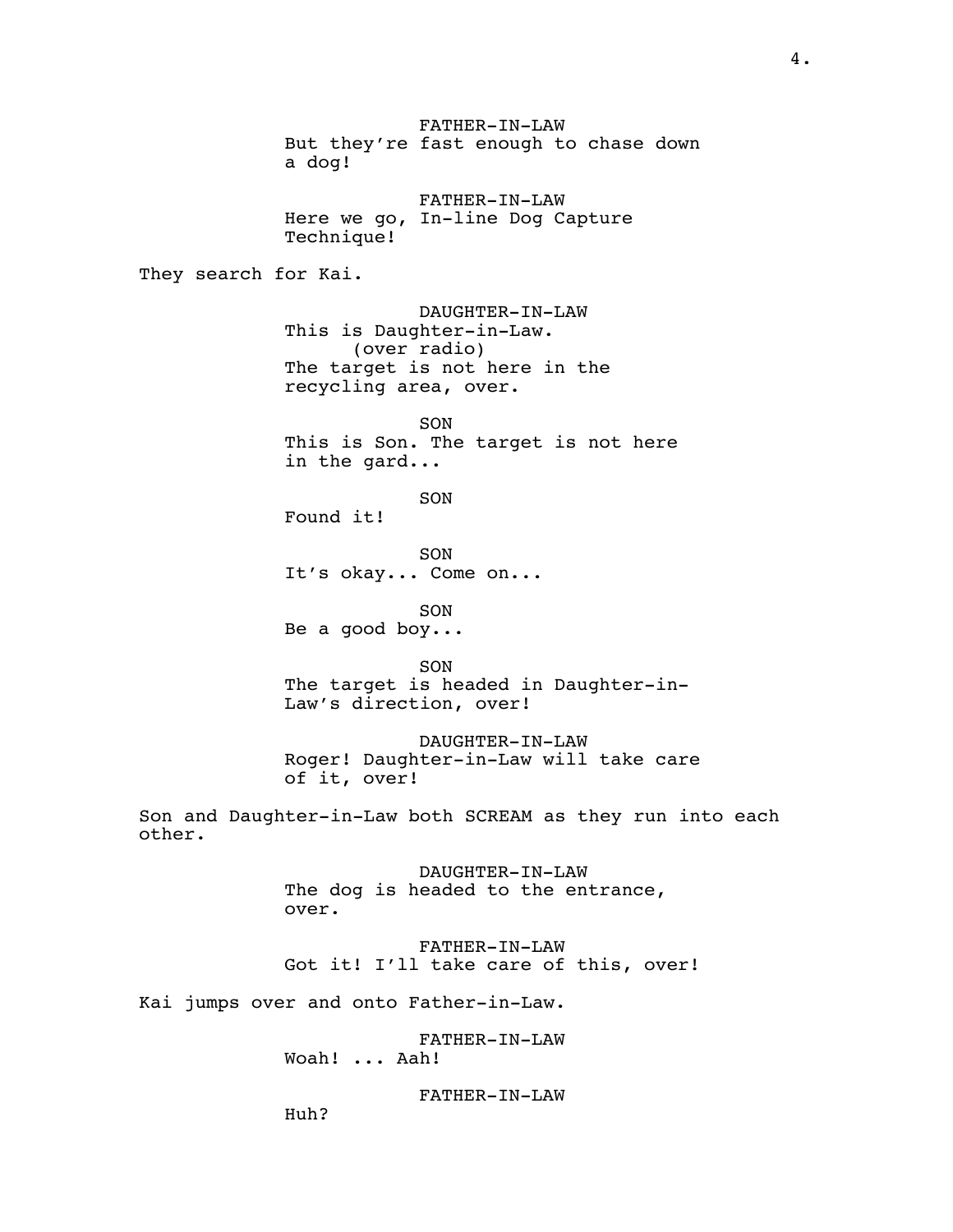WONSEOK

FATHER-IN-LAW Where is it hiding?

WONSEOK Oh, where have you been, Brownie! I've been looking for you!

FATHER-IN-LAW Is that ... your dog?

WONSEOK

Yes, he is.

Brownie!

DAUGHTER-IN-LAW But it doesn't seem to like you.

WONSEOK Oh! See? He's my dog!

SON Then why isn't it on a leash?

SON If you lie, you'll be in trouble!

WONSEOK No! I'm not lying... I... I have it! Leash! ... At home!

WONSEOK Let's go, Brownie!

Safe in Wonseok's apartment.

KAI (sighs in relief)

WONSEOK (sighs in relief)

Kai struggles to get free.

WONSEOK

Woah!

WONSEOK What's wrong, Brownie?

KAI My name is not Brownie.